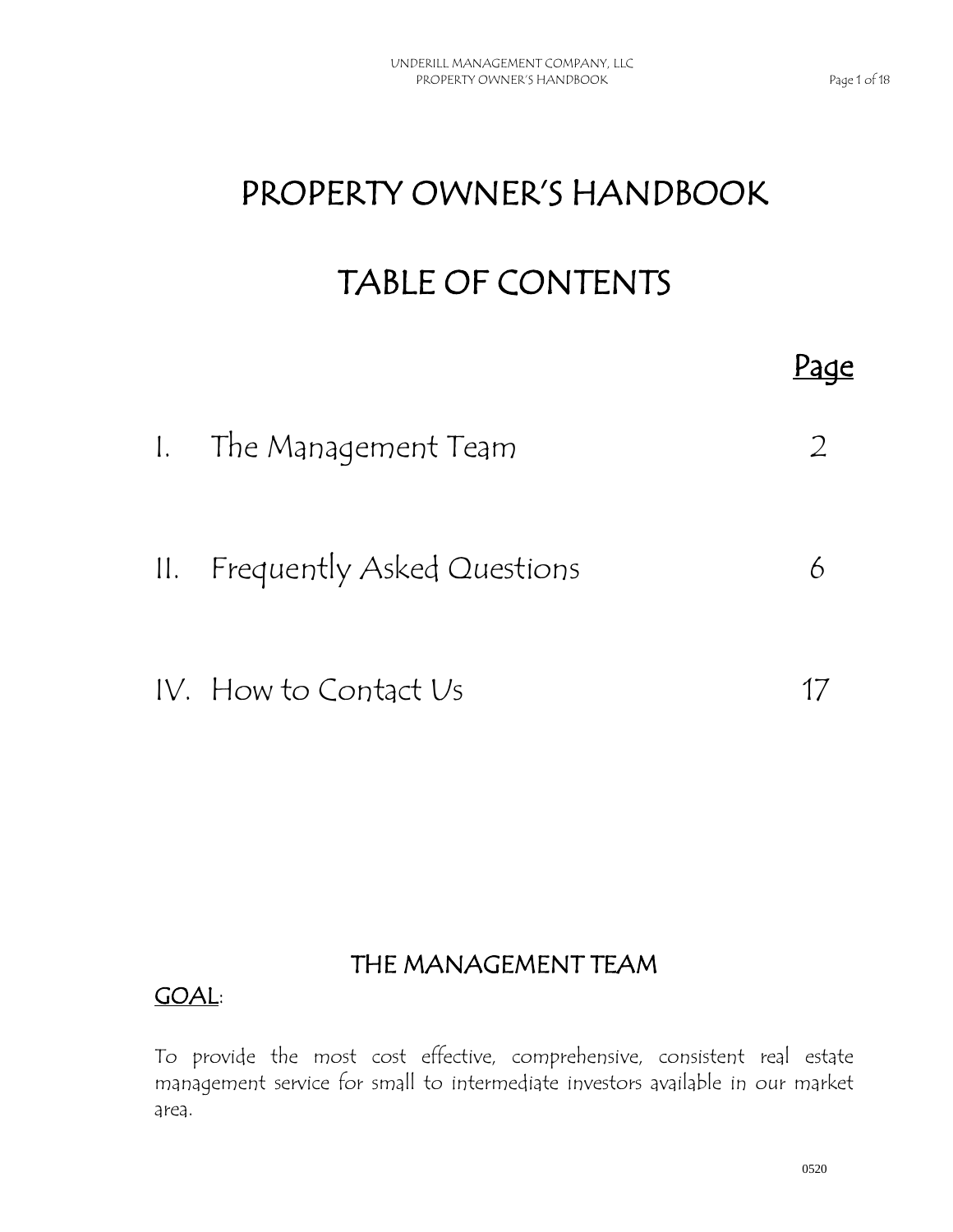#### PURPOSE:

To glorify God by being a faithful steward of all that is entrusted to us. To have a positive influence on all who come in contact with us.

## THE COMPANY:

Presently representing hundreds of property owners and/or institutions, Underill Management Company and Underill Realty, Inc. have been providing real estate property management and asset management services in Brevard County to thousands of owners since 1974. The firm's capabilities include fiscal management, budgeting, facilities leasing, maintenance management, facilities planning and marketing properties.

Our emphasis over the last several decades has been to provide full service property management for owners of small residential properties. Our fully computerized financial accounting system allows our clients to receive, on a monthly basis, complete and detailed financial statements and tenant information including cash flow statements, balance sheets, income and loss statements, rent rolls, tenant detail, general ledger and other reports as may be necessary.

Underill Management Company provides property managers, twenty-four-hour maintenance service capabilities, and depth of knowledge on real estate matters, including rental marketing, collection, tenant placement and other matters as they may affect rental properties.

In addition to the thousands of small investors serviced by Underill Management Company over the years, the company has provided property management services to the Resolution Trust Corporation (RTC), the Federal Deposit Insurance Corporation (FDIC), Harbor Federal Savings and Loan Association, First Union National Bank, Nations Bank, AMRESCO, Barnett Bank, First Florida Bank, N.A., and the Eighteenth and Nineteenth Judicial Circuit Courts of Florida. Individual members of the firm are members of the Institute of Real Estate Management (IREM), the Central Florida Chapter of IREM, the Realtors National Marketing Institute, the National, State and Local Association of Realtors and the Multiple Listing Service of South Brevard.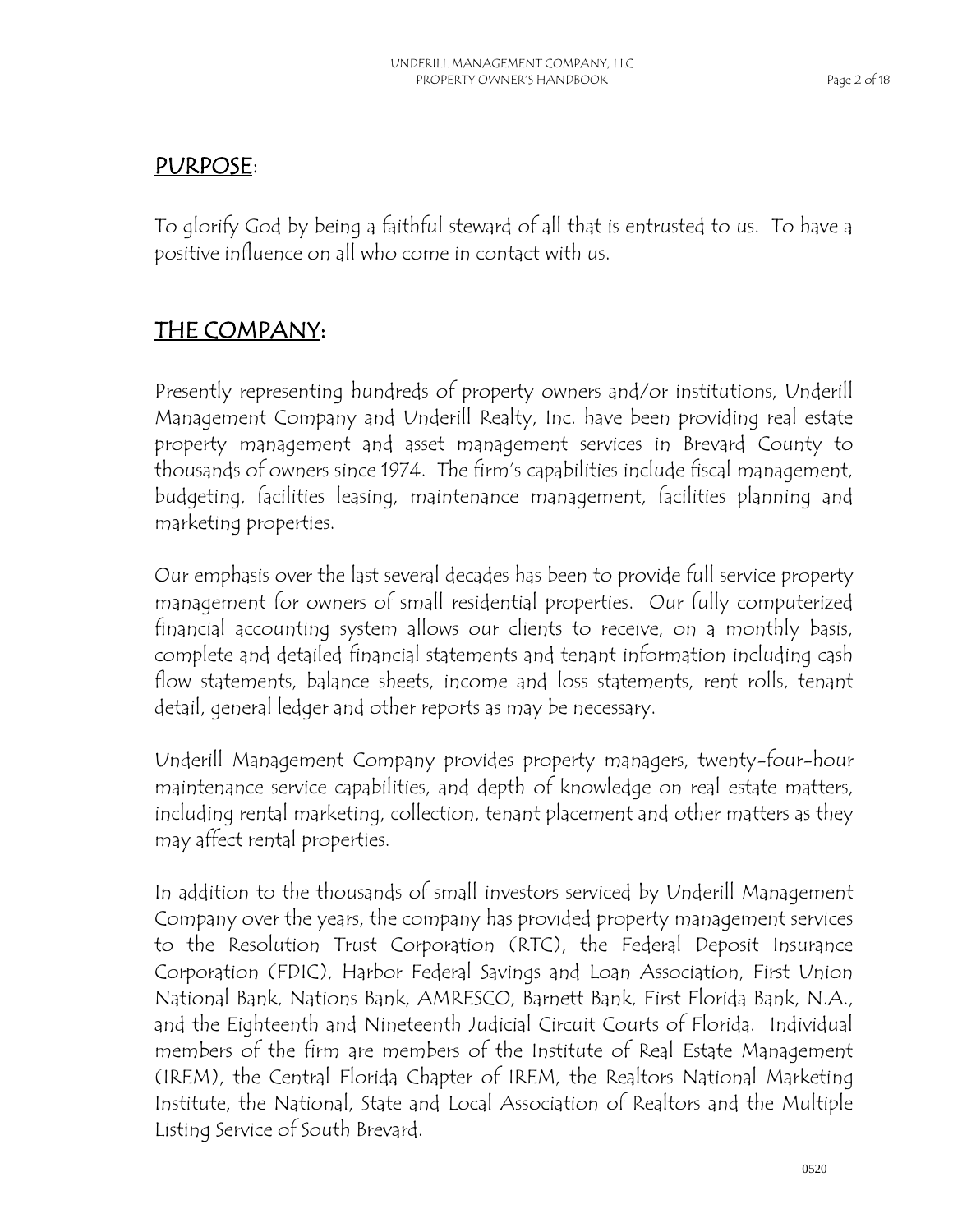#### THE PEOPLE:



CERTIFIED PROPERTY MANAGER©

## H.J. "Buz" Underill III, CCIM, CPM, SRS

Mr. Underill graduated from the University of Florida and the University of Florida Graduate School with a Master of Business Administration (MBA) degree in Real Estate and Finance. A lifelong resident of the Melbourne, Florida area, he has been actively involved since 1974 in the day-today operations of his firm specializing in real estate property management, commercial and residential real estate brokerage and land development. He is presently President of Underill Group, Inc., the holding company for a family of companies providing property management, real estate

brokerage, land development, consulting and other services for the real estate investment industries.

A real estate investor, Mr. Underill has owned and still owns a number of rental properties including small apartments, single-family houses and office buildings. He brings an owner's perspective to the management business.

Mr. Underill has received the Certified Property Manager (CPM) designation awarded by the Institute of Real Estate Management, the Certified Commercial Investment Member (CCIM) designation from the CCIM Institute as well as the professional designation of Specialist in Real Estate Securities (SRS) by the Real Estate Securities and Syndication Institute. In addition to his active participation in his practice, he has attended and successfully completed numerous industry seminars and courses dealing with marketing, disposition of assets, property and asset management as well as taxation. Underill has served as court-appointed receiver in the Eighteenth and Nineteenth Judicial Circuit Courts of Florida and has also appeared as an expert witness on real estate matters in several Judicial Circuits in Florida. A real estate instructor and author, Mr. Underill has held numerous state and national offices with real estate trade associations. He is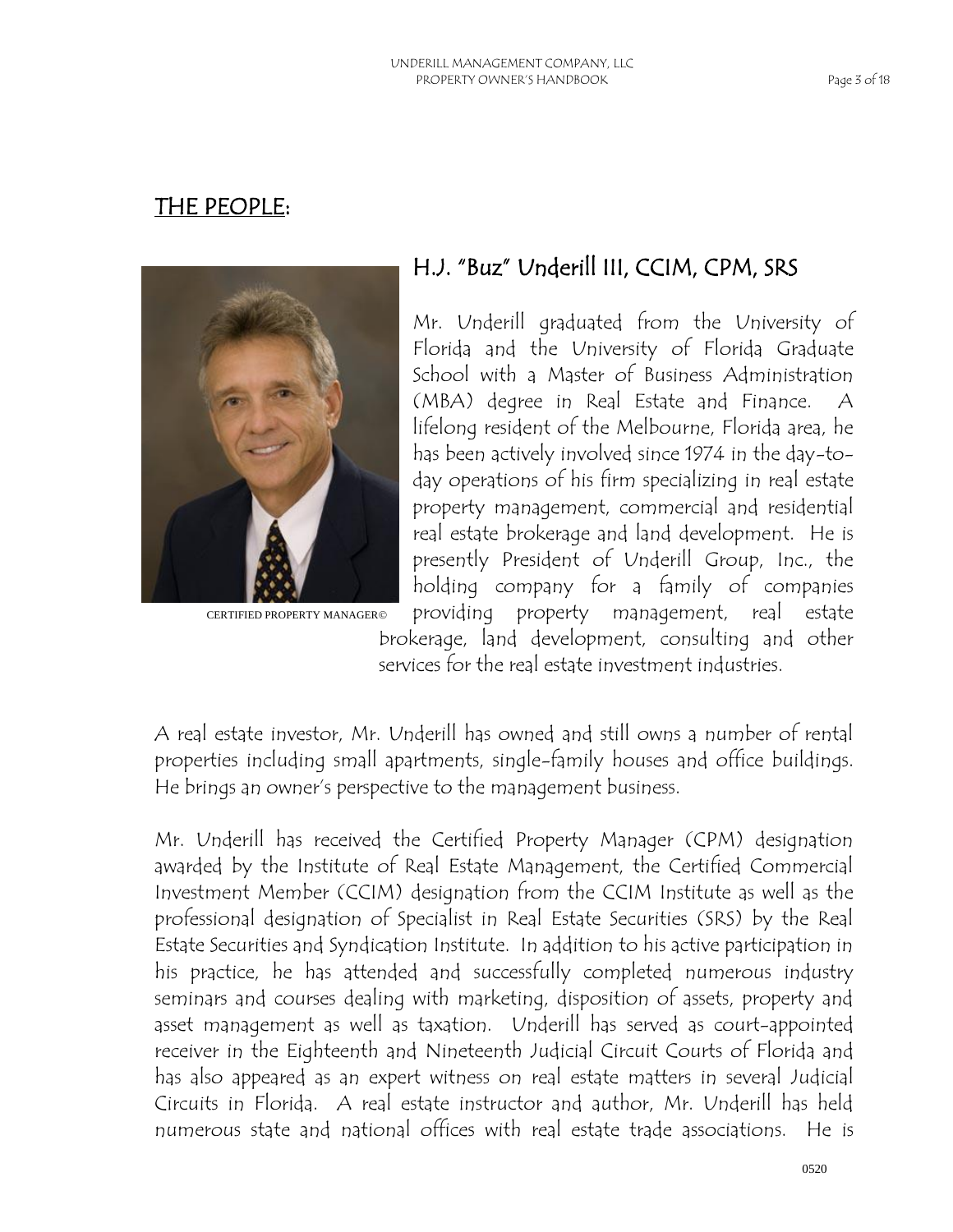affiliated with and has been a member of the Greater South Brevard Area Chamber of Commerce, the South Brevard Development Committee, the Local Industry Council, the National Association of Office and Industrial Parks (NAOIP), the Community Association Institute (CAI), the Real Estate Securities and Syndication Institute, the Central Florida Chapter of the Institute of Real Estate Management, the Florida and National Associations of Residential Property Managers, the Local, State and National Associations of Realtors, board of directors of the South Brevard Sharing Center and is a past Chairman of the Melbourne Downtown Redevelopment Authority.

## Sharon Underill, Vice President – Administrative Operations

Sharon Underill has been affiliated with Underill Management Company since 1980 and has been a resident of South Brevard since 1973. Since affiliating with the company, Ms. Underill has performed a variety of functions for the company including project manager, administrative assistant, bookkeeper and property manager. Since 1985 she has been responsible for collections, risk management and administrative operations.

Ms. Underill graduated with high honors from the University of Florida and has a Bachelor of Science degree in Psychology. She also has a strong background in accounting, insurance and risk management. Ms. Underill is a member of the National and Florida Association of Realtors, the Melbourne Area Board of Realtors and is a past Secretary of the Junior League of South Brevard. She holds a real estate broker's license, served on the board of directors of Club Esteem and was appointed by Governor Bush to the Children's Services Council.

## Whitney Underill Wakley, ARM<sup>®</sup>

Mrs. Wakley, a lifelong resident of South Brevard County, has received the ARM® (Accredited Residential Manager) designation awarded by the Institute of Real Estate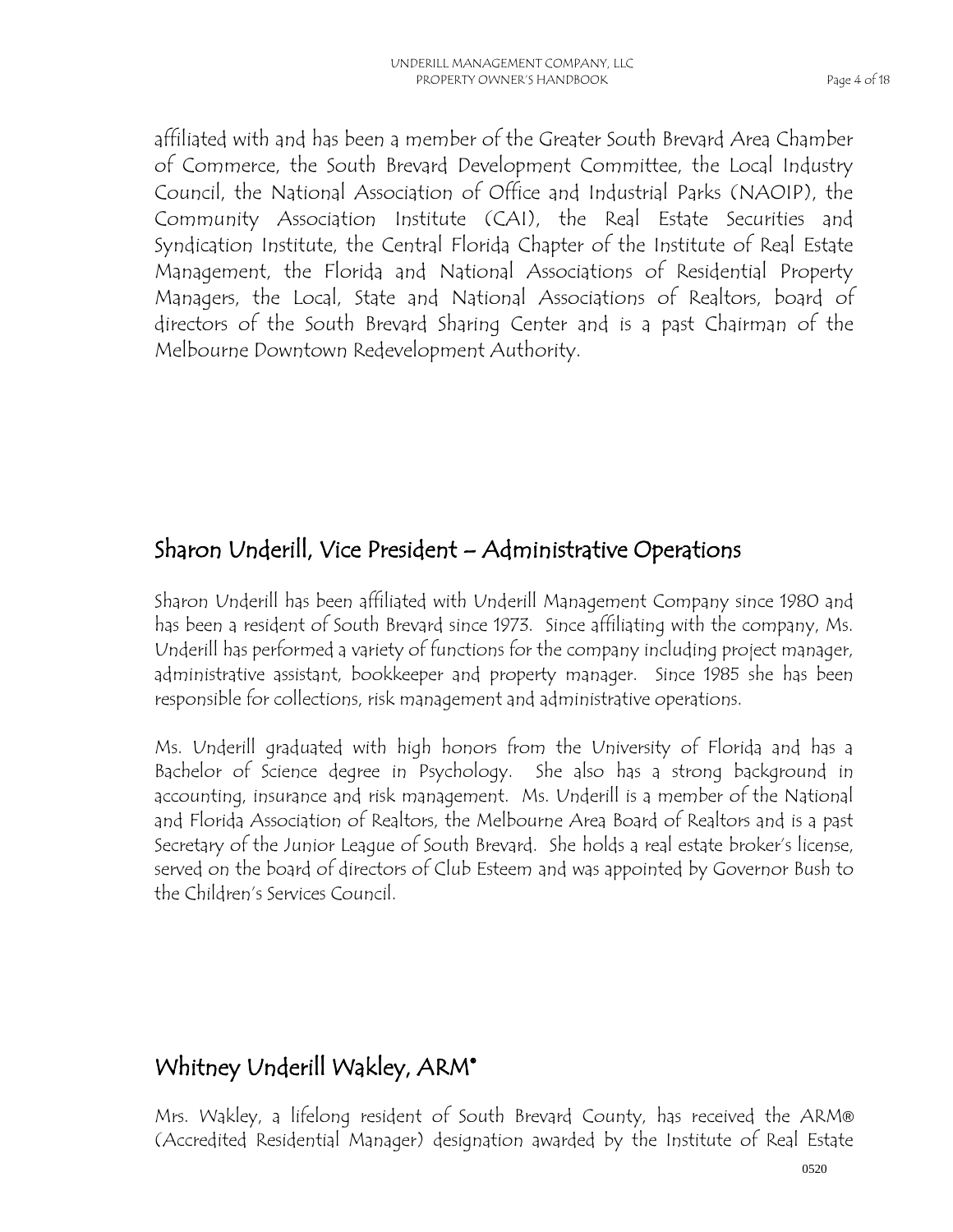Management (IREM). She has also successfully completed a number of continuing education, property management and related courses including "Financial Analysis for Commercial Investment Real Estate", "Market Analysis for Commercial Investment Real Estate" and "User Decision Analysis for Commercial Investment Real Estate", all offered through the Certified Commercial Investment Member (CCIM) Institute. After graduating with honors from the University of Florida, Mrs. Wakley designed web sites and virtual tours for professionals in the real estate industry.

## Support Staff

In addition to the individuals named above, Underill Management Company employs a capable staff experienced individuals. Disposition and other sales activities are handled by the licensed sales staff of Underill Management Company's affiliate, Underill Realty, Inc.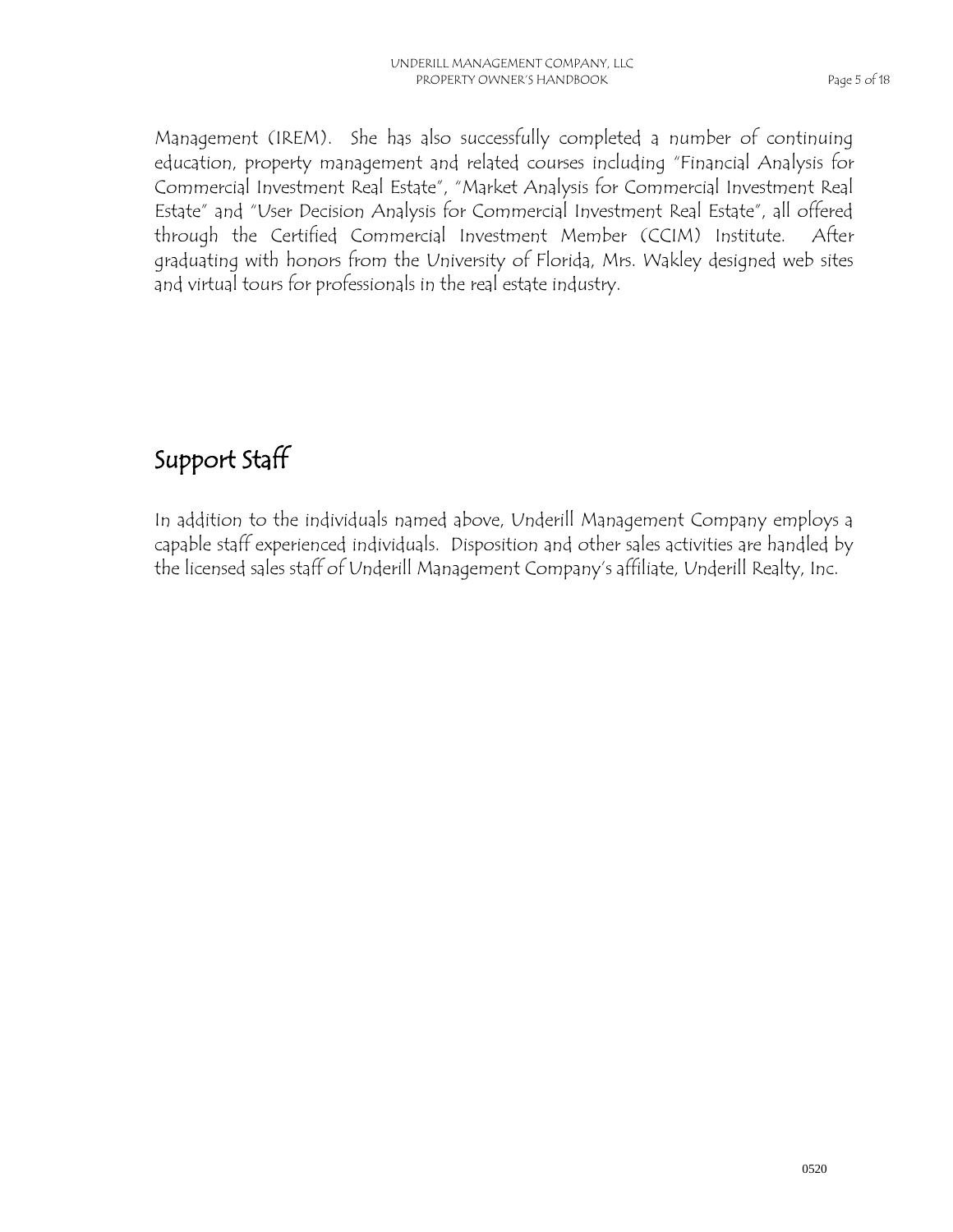## FREQUENTLY ASKED QUESTIONS

#### 1. How long has your company been in business and are you licensed, bonded and/or insured?

The Underill family has been providing real estate property management services to Brevard property owners since the mid 1950s. We have been providing property management services in South Brevard since 1973. We are licensed, bonded and insured. We have been operating from our present location since 1978.

#### 2. Are your company, or its principals, members of any professional real estate and/or trade association?

We are members of the Institute of Real Estate Management, the National and State Associations of Realtors, the Melbourne Area Association of Realtors and the Multiple Listing Service of South Brevard.

#### 3. How long does it take to rent my property?

Time of the year, the time of the month and rental prices will have some bearing as to how quickly a property rents. However, we typically rent most properties within days of the property being ready for occupancy. In many cases we have a qualified tenant approved prior to the existing tenant moving out. This is because we can begin marketing your rental property at the moment it becomes rent ready or as soon as the current residents give us their 30-day notice of their intent to move out.

#### 4. How do you market my property?

Having been the largest residential property Management Company in our market area for the last several decades, we enjoy a strong reputation in the community, which results in a significant number of rental inquiries on a daily basis. In addition, we receive daily calls from prospects referred to us from area Realtors because of our reputation and our large inventory. We provide generic and institutional advertising in local media…from yellow pages to newspapers. Individual properties are advertised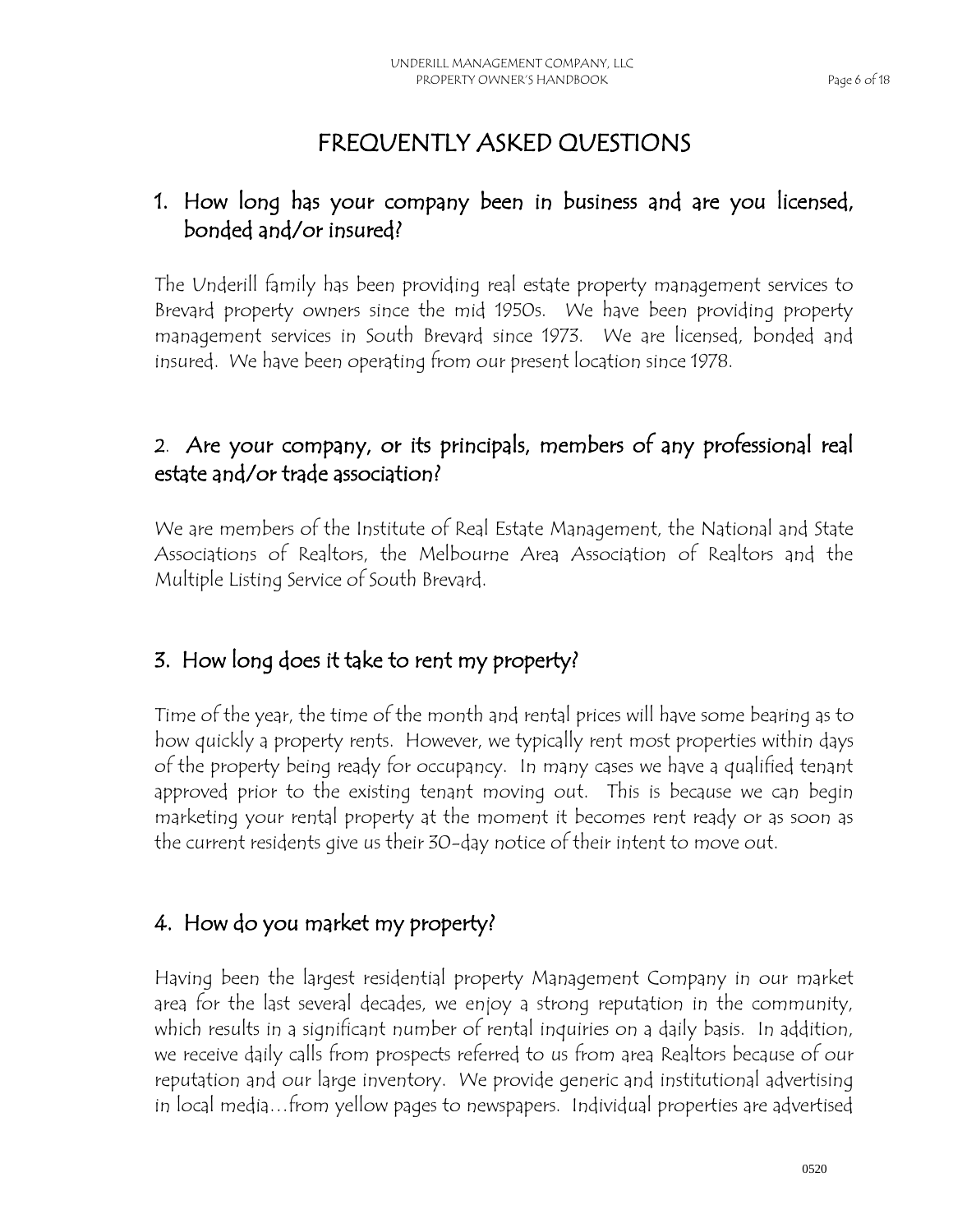with signage, on numerous Internet sites, the multiple listing service and, where appropriate, specific ads in local publications.

## 5. Who pays for advertising my property?

All institutional advertising, signage, generic ads, listings on the Internet and the Multiple Listing Service are paid by the management company and are included in our management fee. For specific property advertising as requested by you or if, in our judgement the property is in someway unique and requires specific advertising, the owner will reimburse us for our advertising expenses. A typical ad in a weekly publication would be approximately \$10 - \$15. With the effectiveness of our internet advertising, we rarely need to utilize print media.

#### 6. How do you qualify prospective tenants?

An attribute of a good property management company is its ability over time to continually place qualified tenants. Although no one bats a thousand and we certainly do not possess a crystal ball, we pride ourselves in renting to qualified tenants. Our qualification process goes beyond the standard "credit check" to include background checks on criminal history, [sexual offender & terrorist search], a central Florida court search to see if the applicants have ever been evicted, and a "skip report" to see if the prospective tenants have ever left a property without paying rent. In addition, we verify employment, income and references from previous landlords. We utilize certain proven criteria and ratios in approving tenants for your property. Depending upon the situation, we may require a sponsored guarantor or additional security deposits prior to a resident taking occupancy. Although "life happens" to people along the way – divorce, loss of job, serious illness, etc. – these policies have minimized the problems associated with "bad" tenants.

#### 7. Do your property managers receive a commission for placing a tenant in my property?

Absolutely not. It has been our experience over the years that the payment of a commission to the property manager for placing a tenant in the property creates a conflict of interest. When being paid a commission to place a tenant in the property, managers may overlook warning signs or otherwise compromise the screening process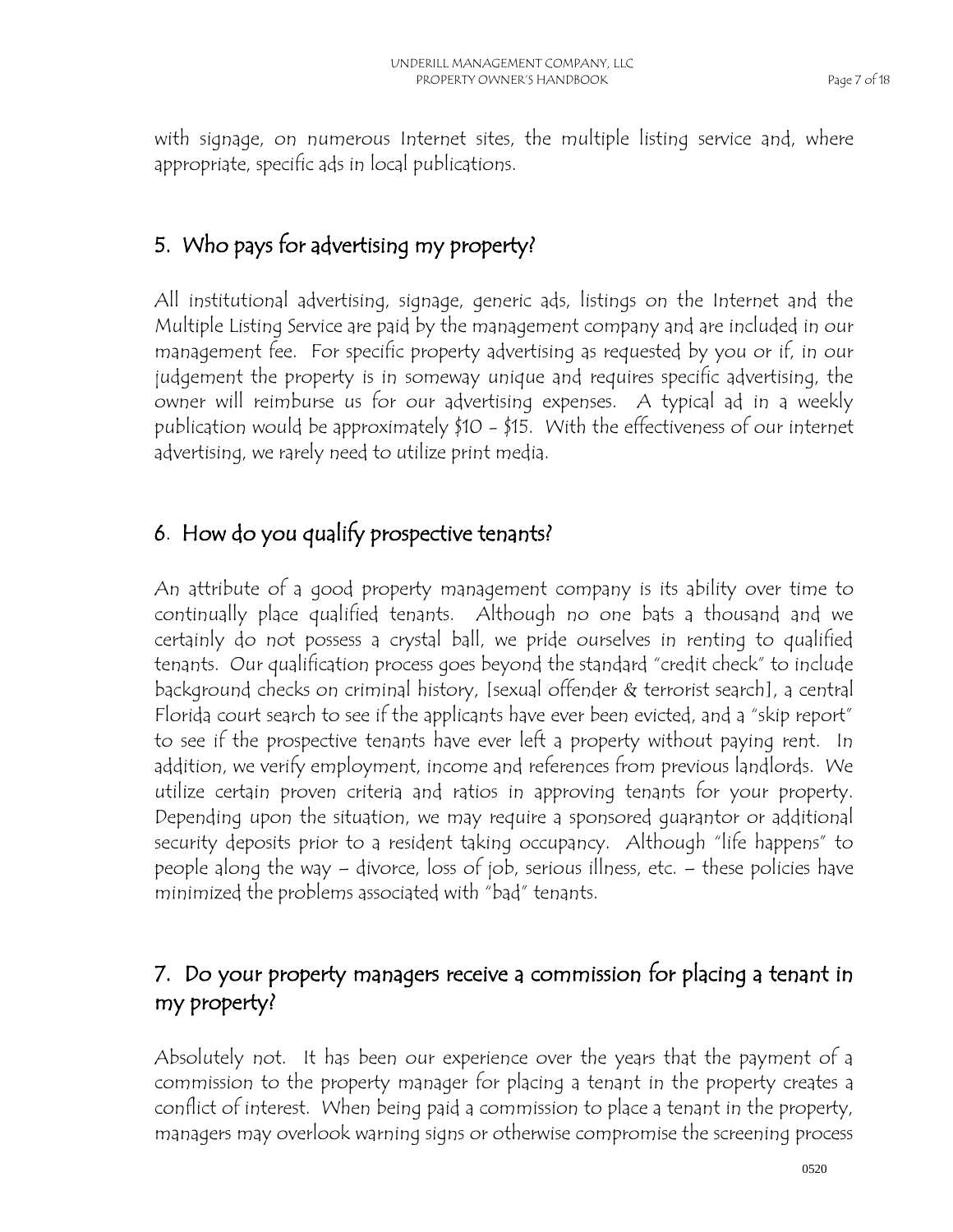in order to place a marginal tenant in the property because of the rental commission. Many years ago we compensated our managers by paying them for the placement of the tenant. After we realized the inherent conflict of interest and adjusted our compensation plan, we experienced a tremendous decrease in evictions, late payments, damages and other issues that are directly related to proper tenant screening.

#### 8. You don't pay your managers for placing tenants, however the owner is charged for tenant placement. Where does that money go?

Those funds are utilized to compensate licensed real estate leasing agents for showing the property, screening the applicants, obtaining the necessary criminal and eviction reports, as well as for the verification of employment, income and references. We also utilize these funds to compensate other brokers in the real estate community so that they will actively assist our company in locating quality residents for the properties we have under management.

## 9. What if I, the owner, find a tenant?

If you, as the owner, provide a tenant for qualification and subsequent rental, the leasing fee to Underill Realty will be \$250 in lieu of one half of one month's rent. Your tenant will be required to complete our rental application and pay the appropriate application fees and will be subject to our rental qualifications. The tenant shall pay the necessary deposits and other payments to the Management Company and execute our rental agreement prior to occupancy.

## 10. Do you use "standard" rental agreements?

We do not use "standard" or "generic" rental agreements for the properties we are managing. Although our rental agreements are fair and reasonable, they are biased in favor of the landlord. Our rental agreements are attorney reviewed and are continually updated as changes in law and/or liability issues are determined. A properly drafted rental agreement can protect an owner and save thousands of dollars in unnecessary expense and litigation. In our experience, "standard" and "generic" agreements are not comprehensive and do not adequately protect the property owner.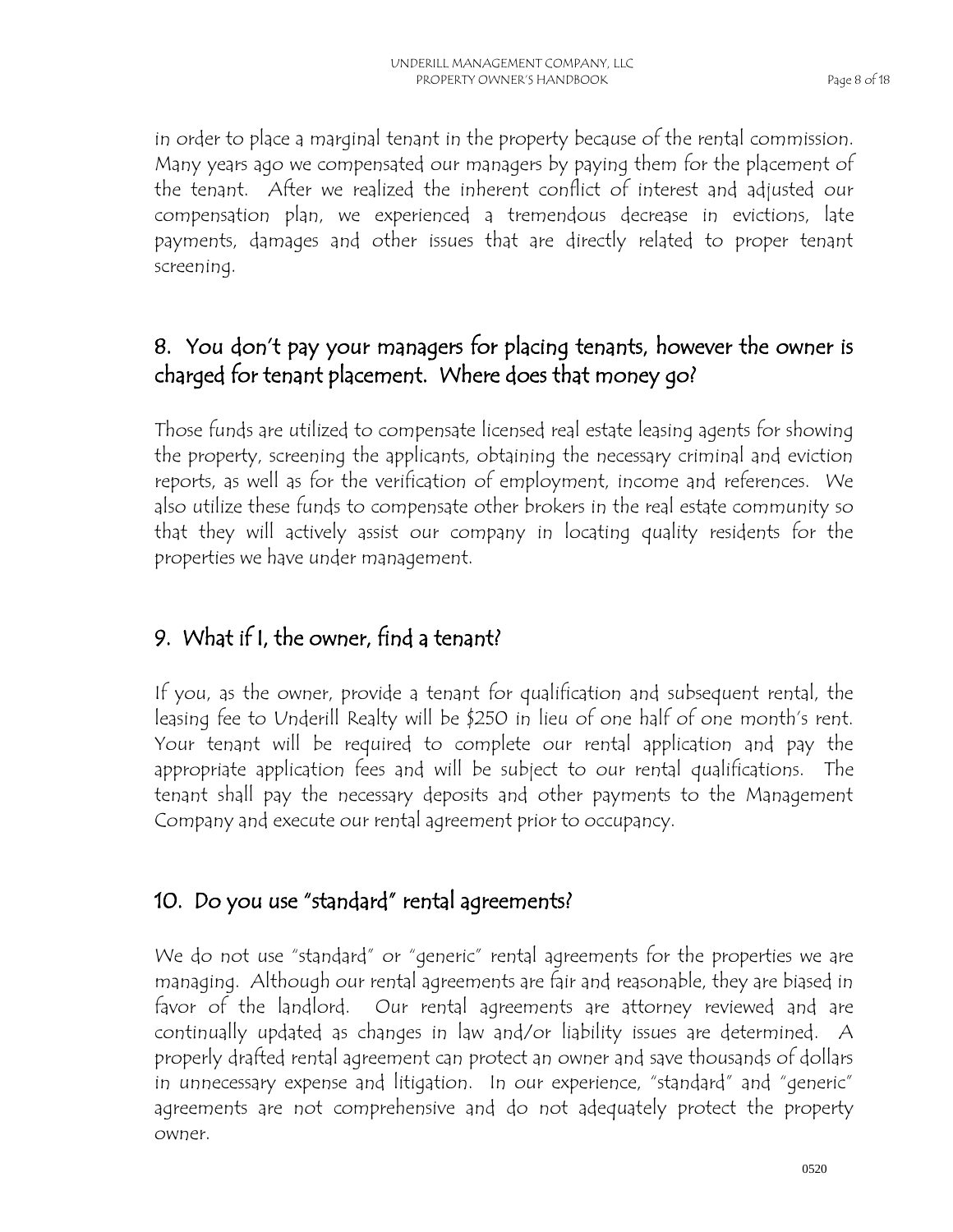## 11. Who determines the amount of the monthly rental?

The market will be the ultimate determining factor of the rent a given property will generate. However the manager, together with the owner, will determine the proper rental range for the property. As a manager is compensated based upon the revenue generated by the property, the manager's goal is to maximize the property income over time. A balance between maximum rent and minimal vacancy is the goal.

## 12. When can I expect to receive the monthly rental statement?

We close the financial monthly accounting on the 27<sup>th</sup> or 28<sup>th</sup> of the month. The check for the amount of the rent less any expenses or reserve replacement incurred during that month, together with appropriate accounting for that month, will be mailed to you on the last day of the month. In the event the last day of the month falls on a Sunday it will be mailed to you on the prior day. Depending upon your location and the U.S. Postal Service, you should have your check and statement prior to the fifth of the following month. For example, your check and statement for the month of September would be mailed on the 30<sup>th</sup> of September and you should receive both the check and the statement prior to October 5 $^{\rm th}$ .

## 13. In what month can I expect to receive the full rent less management fees?

Normally in the third month, assuming there are no excessive maintenance or repair items. In the 1<sup>st</sup> month a tenant placement fee will be deducted from rents. In the 2<sup>nd</sup> month the rent will normally be a pro rated rent equal to the rent from the day of move in to beginning of the following month. Beginning with the 3rd month cash flow should stabilize.

## 14. What type of detailed accounting can I expect per month?

You can expect a cash flow statement that shows all income received for the month together with any expenses paid on your behalf for that month. In addition, you should receive a maintenance summary detailing any work that was done on your property in the given month. As we are fully computerized with state of the art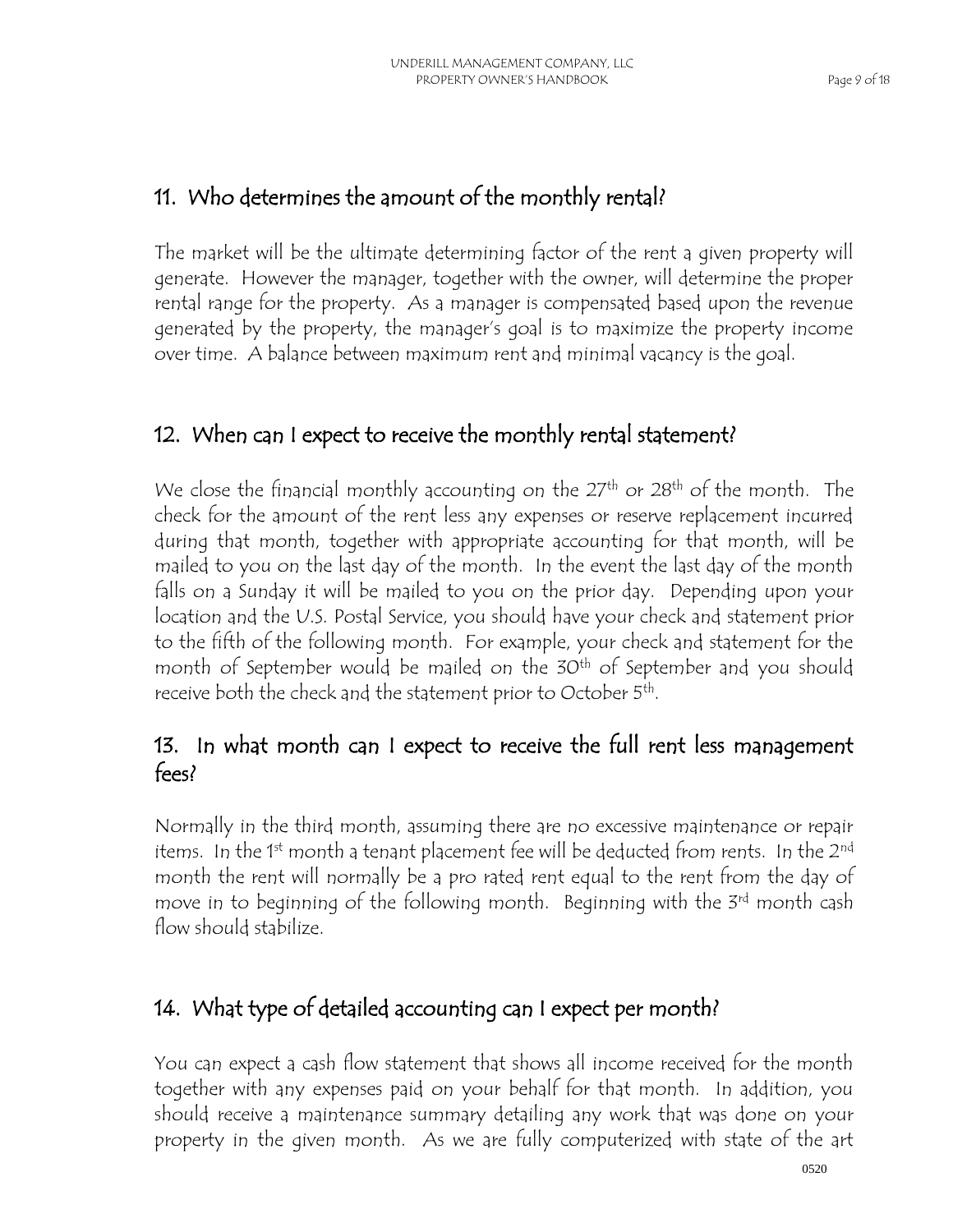property management software, we can provide additional reports or customized reports for you. Some reports would be at an additional cost.

#### 15. How often are property inspections conducted?

We typically perform at least three (3) inspections during the term of the resident's occupancy. Two of these inspections are "drive by" inspections and one inspection must be an interior inspection. Certain items observed during a drive by inspection would be cause for an immediate interior inspection. In addition, we always inspect the property after the tenant has vacated the property and prior to the new resident taking possession. We perform an interior inspection before any renewal.

#### 16. How are rental collections handled?

We are aggressive in collecting your rents. Although we realize that life and circumstances are part of everyone's existence, we aggressively pursue delinquent rents. In cases where situations warrant, we will refer residents to agencies with outreach programs that may assist them in their financial needs. If the tenant leaves owing money, we will report him/her to national credit bureaus and make several collection attempts. We do not file lawsuits nor hire attorneys for collection purposes. We will provide the owner with our data in the event they wish to pursue the matter in court. If the property is still under management at the time of collection, our company will receive, in addition to a sum equal to the management fee, a collection fee of 25% of the amounts collected by our company that are over 3 months old. Properties not currently under management incur a higher collection fee based upon our policy at the time of collection.

## 17. How are late fees handled?

Late fees are paid to the Management Company to compensate for the extra time and expense involved in collections. These late fees are billable to the Resident. In rare cases when the tenant has not paid the late fees within sixty days, the late fee is credited to the rent payment and the Owner's account then is reimbursed for any shortage either upon payment by Resident or from the security deposit when the tenant moves out.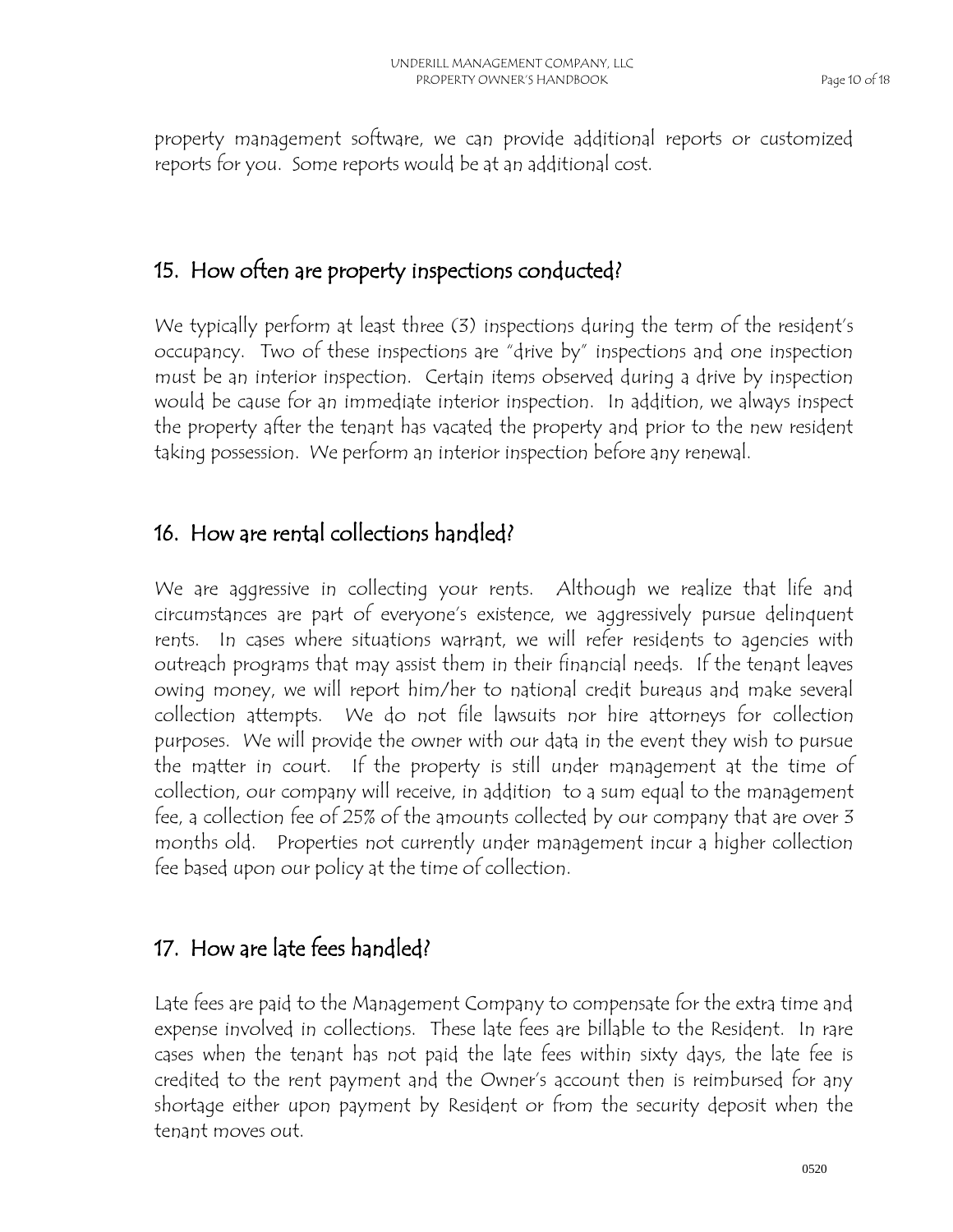#### 18. How are maintenance problems handled?

All maintenance items and maintenance requests are made through our management company. We require written requests for non-emergency items. Emergency maintenance calls are handled 24 hours a day, 7 days a week, 365 days a year. When the office is not open these calls are automatically transferred to the appropriate person for handling.

## 19. Do you have your own maintenance staff?

A number of years ago we had our own in-house maintenance staff, however we found that in many cases we could not be competitive in providing quality services for our owners. In addition to this lack of competitiveness, we realized there was a large potential for conflict of interest when it came to matters of authorizing maintenance service work on behalf of owners when utilizing an in-house company. We elected to eliminate our in-house maintenance capabilities and some of the inherent conflicts of interest and now primarily utilize licensed, insured vendors for all maintenance requests. Due to the large volume of maintenance generated over time through our management company, we have found that we are able to negotiate superior service and exceptional prices, many of which are passed on to the owner.

## 20. Who pays for maintenance?

It depends upon the type of maintenance and who is required per the terms of the lease agreement to maintain the item in question. In general, if the tenant breaks it, he is responsible for the cost of the repair. For repairs that fall under the category of normal wear and tear, structural issues, plumbing, A/C and roof matters, the owner is typically responsible for maintaining these items. If it is the resident's responsibility, we will bill the resident. On occasion, it may be paid from the Owner's account to be reimbursed by the Resident.

## 21. Why do you charge a "service fee" on maintenance?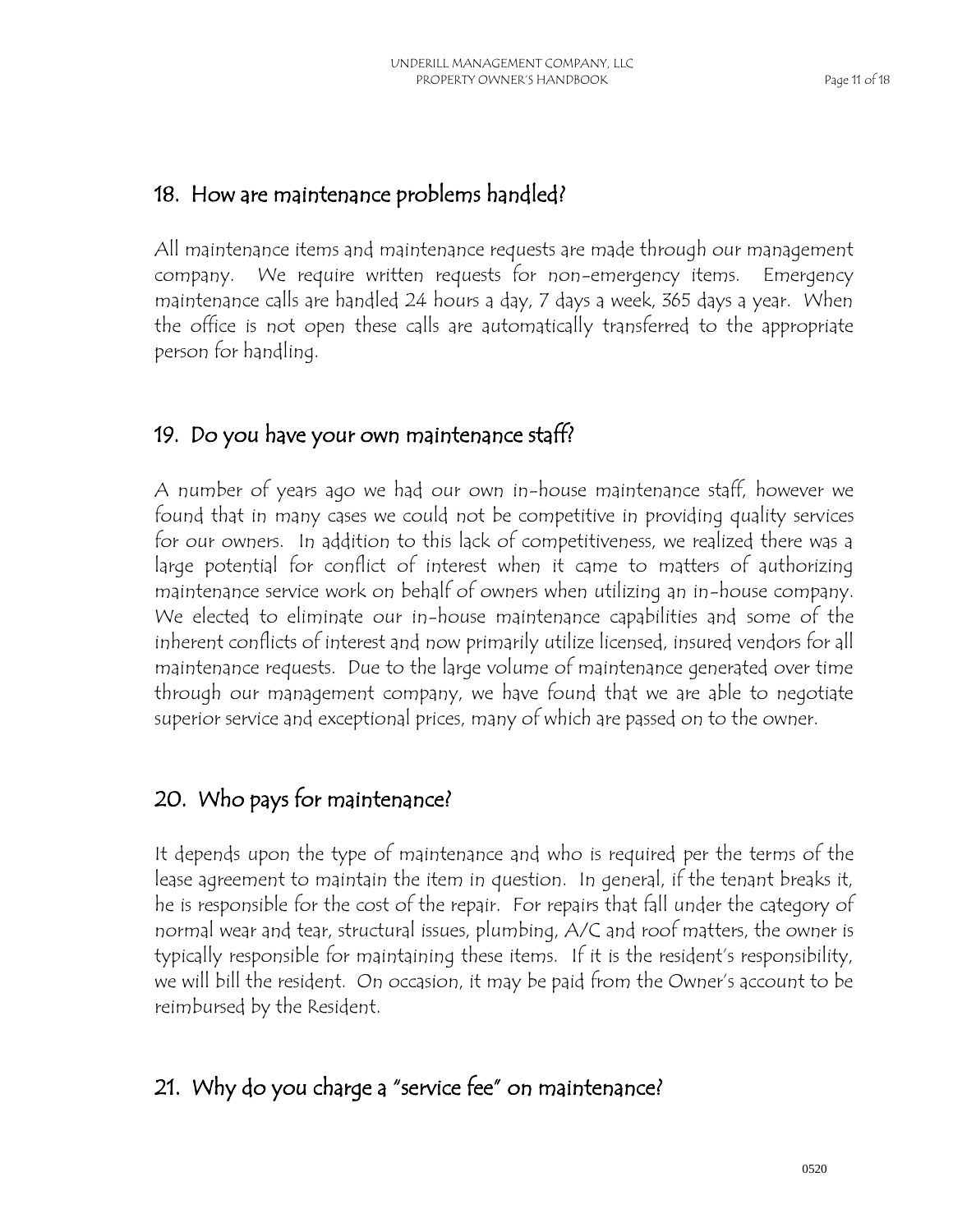As a diverse management company, we have owners with many different types of properties as well as different management philosophies and economic capabilities. Some of our owners have properties that are older in nature and require more maintenance. Some of our owners are undercapitalized and tend to defer maintenance rather than maintaining the property through a preventive maintenance program. Some of our owners have new properties that are under warranty and some of our owners are very aggressive in immediately replacing and repairing items before they become a problem. Properties that require maintenance require much more "touch time", labor and administrative reviews than those properties which do not require maintenance. In order for us to be fairly compensated for the additional work and expense incurred by maintenance activities, we could attempt to anticipate the extra expense involved in handling maintenance items and increase our management fees accordingly. Increasing management fees across the board would not be fair to those individuals whose properties do not require, for whatever reason, maintenance activities. So rather than increase management fees across the board, we have elected to continue to offer our management services at the same rate we have been offering them since 1973 and charge a service fee for those utilizing the maintenance service on a case by case, property by property basis. This allows us to be compensated for the time involved in properly handling maintenance activity while allocating this associated cost to those using the service.

#### 22. Do you receive "kick backs" from your vendors?

No, unlike a majority of management companies, we do not receive any "kick backs" from the vendors we utilize to maintain the properties. We select our vendors based upon their ability to provide professional services at competitive prices, and who stand behind their work and product rather than their willingness to kickback a portion of their charge.

#### 23. Do you "advance" funds for repairs?

We are not in the lending business and require each property to maintain a minimum balance that can be utilized to handle emergency repairs. For non-emergency items, we will not issue a work order until sufficient funds have been received by our company. We do have the ability for owners to utilize Visa or MasterCard for some repairs. There is normally a "convenience fee" charged for the use of credit cards.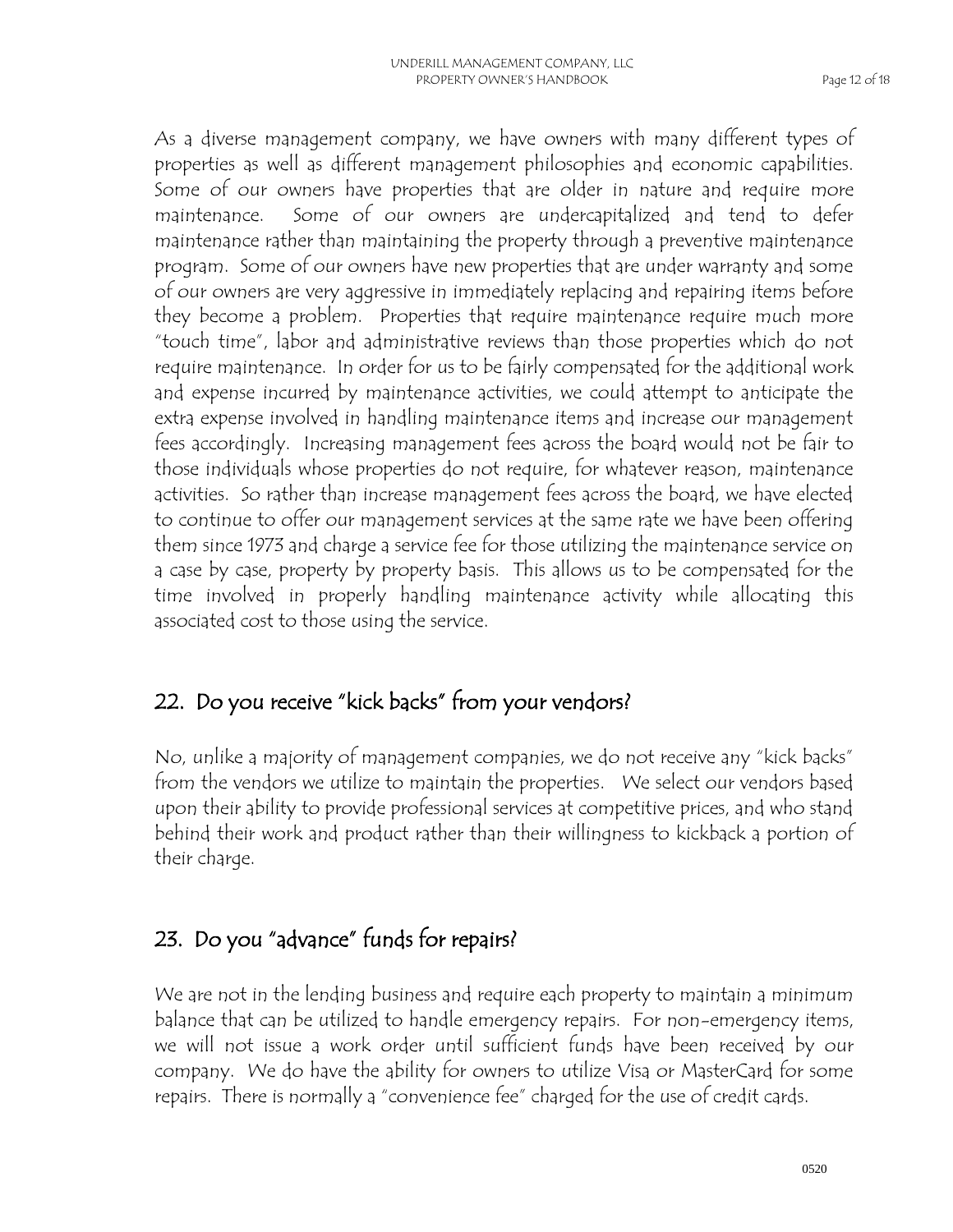#### 24. How are evictions handled?

In the event of an eviction, (although rare), attorneys will be necessary and the expense will be an expense of the owner.

## 25. In times of hurricanes or other severe weather how is the extra work handled?

Due to the uncertainty of future events, the management company budgets and establishes fees based upon the assumption that there will be no natural disasters, severe weather or other events that will require additional labor or other costs to the management company. In an attempt to offset the managers' expense in dealing with the increased workload and expense occasioned by severe weather, the management company shall receive, any time the property is located within a tropical storm/hurricane watch zone as determined by federal agencies, a severe weather fee not to exceed \$750 per storm. This fee assists in offsetting the additional cost incurred by the management company as a result of the storm. Although this policy has been effect since 1995, the management company has only assessed the severe weather fee three times with an average severe weather fee of \$41.67. Several times properties have been located within a tropical storm/hurricane watch but fees were not assessed as the storms did not create significant additional work load for the management company and therefore no adjustment was necessary.

We will only erect pre installed, pre-cut hurricane panels of aluminum or synthetic plastic, no plywood. They must be fitted and all components must be on site prior to time of installation. The owner will need to notify us in writing no later than six (6) days from anticipated landfall of a named storm. We will not accept any written authorizations after five (5) days prior to anticipated time of impact of a named storm. The owner will be charged the vendors' fee plus our 7%.

#### 26. Who handles insurance claims?

It is not within the scope of our management company's responsibility or expertise to assist the owner in the administration of insurance claims, fire restoration, disasters, or catastrophes in cases involving property damage, personal injury claims, or liability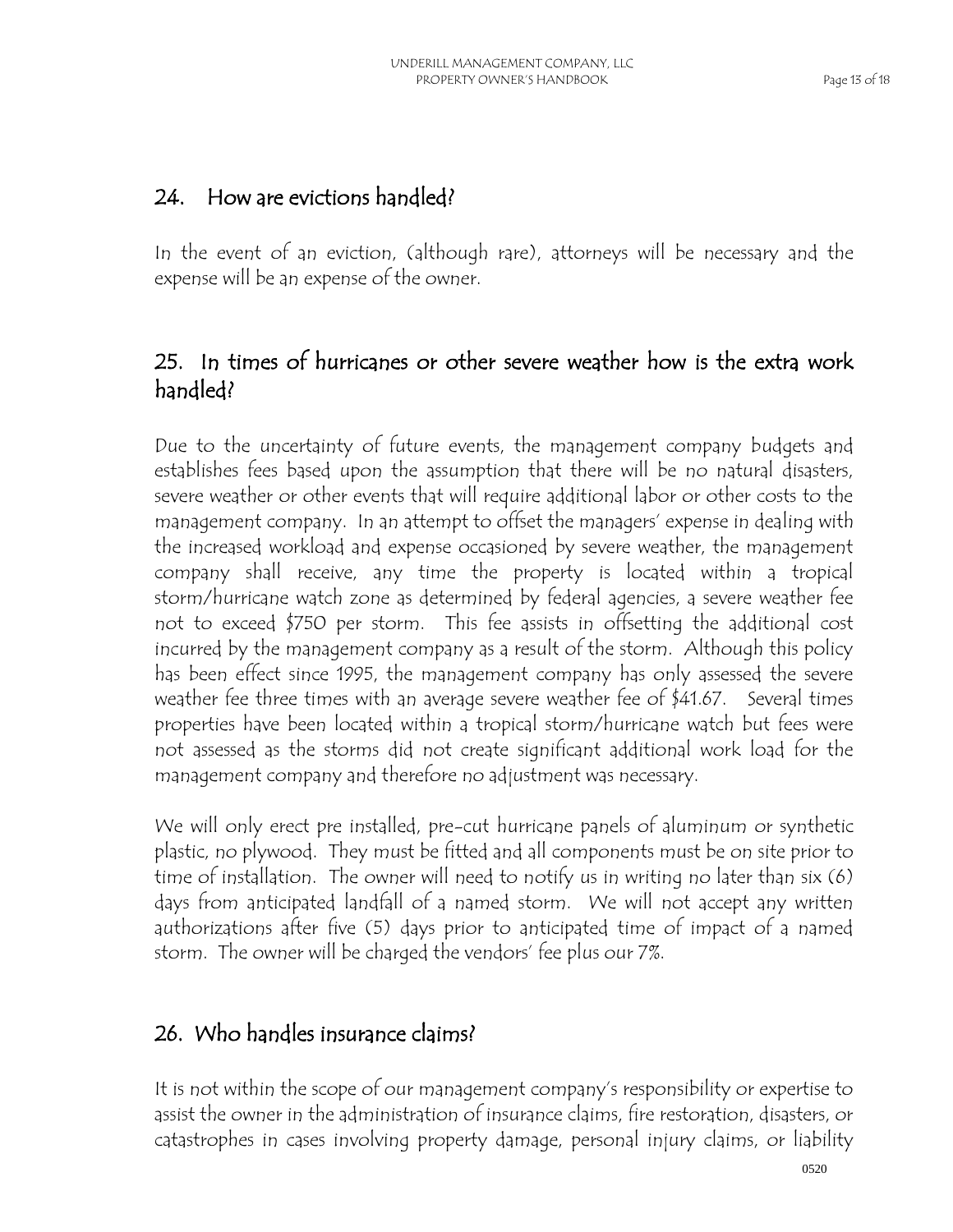claims. The owner will handle any insurance claims exclusively. Although our company will provide reasonable assistance and access to information at our disposal, if we are required to participate in special services such as court appearances, depositions, conversations with attorneys, auditors, appointments or conversations with insurance inspector/adjusters, or background investigative work involving any legal action or insurance claim, then we shall be compensated at the hourly rate of \$95 per hour.

#### 27. Are you the cheapest Management Company in town?

Our fees are competitive and fair. If you have a short-term view you may find other companies willing to find a tenant and collect rent for your property for a slightly lower management fee. In some cases, this might work out fine… if you are lucky. Unfortunately, every year we have a number of owners who do not understand the complexities and liability involved in property management and assume all property management companies are equal. After losing thousands of dollars they come to us to properly manage their investment. Most intelligent investors willing to turn over the day-to-day management of a \$150,000 plus investment desire full-time professional property managers with a track record to manage the property at a fair and reasonable price. Property management is much more than collecting rent and unstopping toilets. Most astute investors take a long-term view. When looking with a long-term view we are probably the most cost effective Management Company in the market.

## 28. Do you give discounts for owners with multiple rental properties?

Yes, please contact us for specifics as our pricing structure depends upon the number of units, the location of the properties and the gross rental income.

#### 29. Is property management Underill Management Company's only business?

Yes, Underill Management Company's only business is real estate property management. We are in the business not as a sideline, not as an opportunity to generate listings but as a full time business with highly trained professional employees to provide the best property management services available at a competitive price.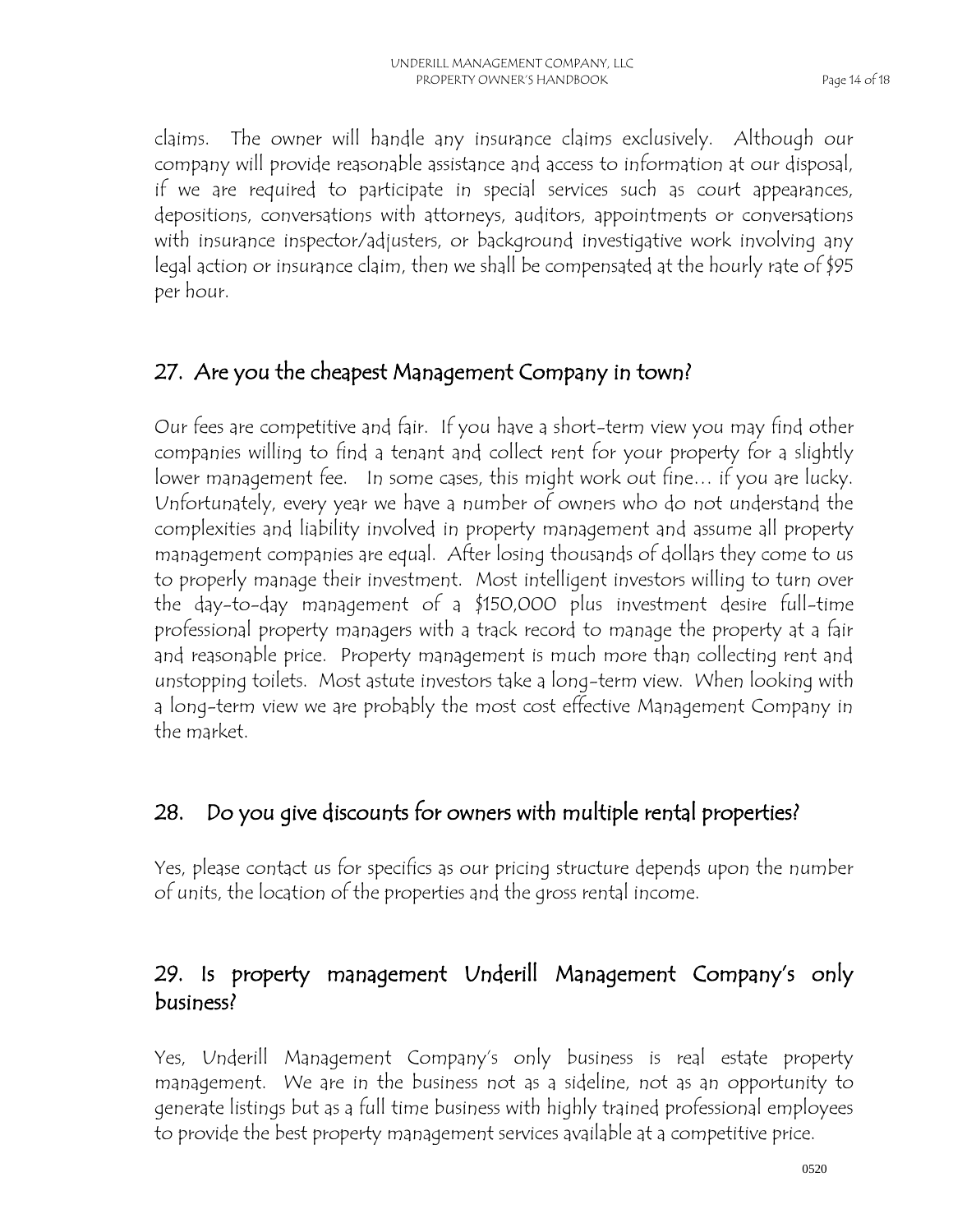#### 30. How do you select a property manager for my property?

A number of items are taken into consideration when deciding on a particular manager for a particular property such as: the geographical location of the property (we like to have managers live in the areas of the properties they are managing, if possible), the complexity of the property, an existing relationship with the Owner, and the size and make up of the manager's overall existing portfolio among others.

## 31. How long can I expect to have the same manager?

We generally like to change managers for a property on a routine basis. It allows different managers with different perspectives and a different "set of eyes" to review and analyze each property. We find that the "new" properties and "new" Owners rejuvenate our managers and after a short learning curve we produce better service for our owners. In some cases, managers will be changed as they move from one level of management to another, or when we restructure their portfolio- many times to concentrate their activities to a smaller geographical area. Sometimes a manager in training does not live up to our expectations and is replaced, and sometimes "life" just happens to our managers– illness, job transfer, divorce, etc.

Unlike many local management companies, you do not have a manager, but a management team, with team members behind the scenes monitoring and handling a great deal of the management activities.

## 32. What if I want to sell my rental property?

Your management agreement does not prohibit you from selling your rental property. However, should you elect to sell the property to a tenant or previous tenant who was placed by our company, we would be considered the procuring cause of the sale and would receive a commission upon the sale.

#### 33. Can I sell my rental property without owing Underill any commission?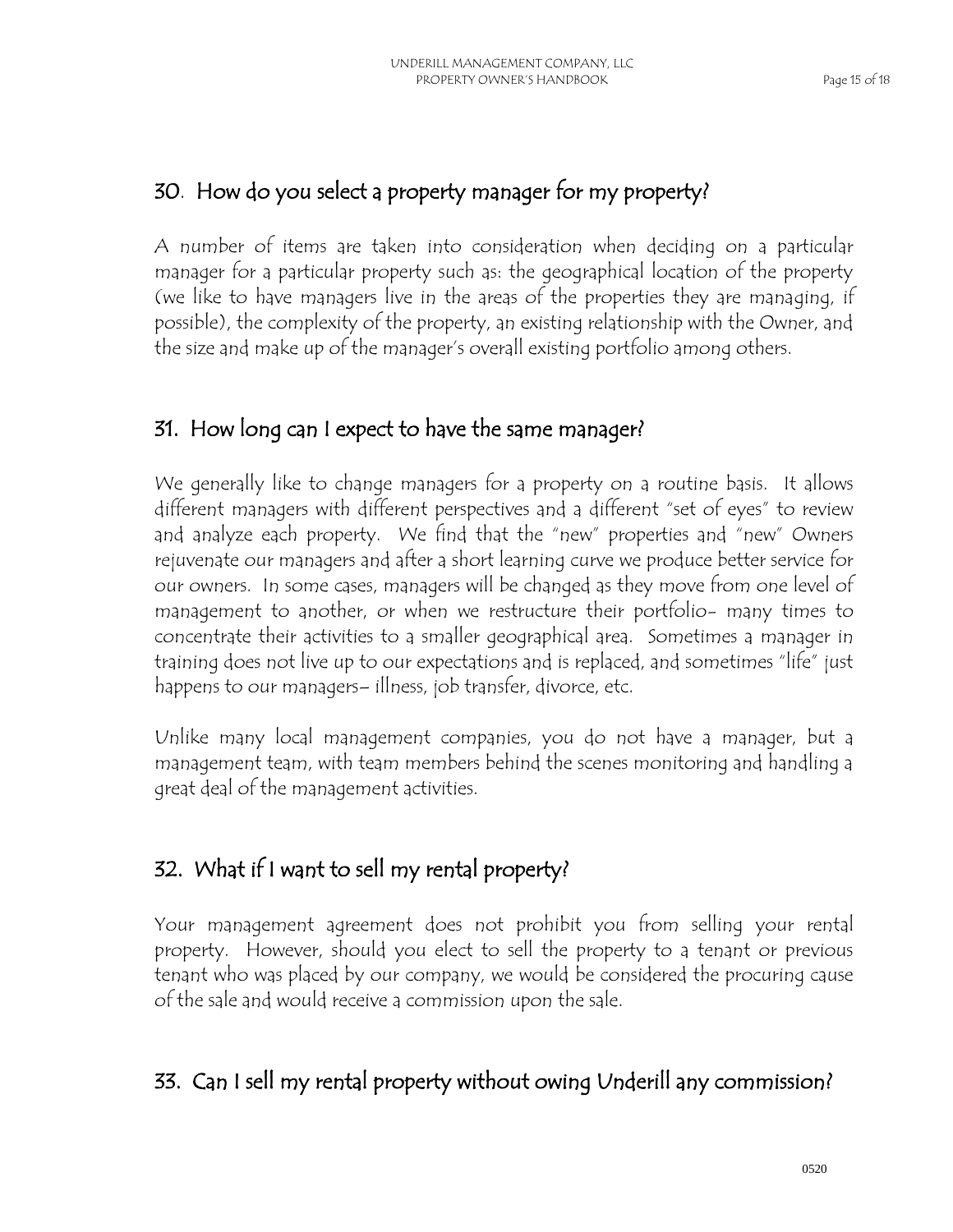Yes. You can list the property with another Realtor or sell the property to anyone other than a current or past tenant and not be obligated to us for a real estate commission.

## 34. Is Underill Realty a member of the Multiple Listing Service?

Yes. Underill Realty is a full-service real estate brokerage company and a member of the multiple listing service, with over 54 years' experience in residential real estate sales in Brevard County… over 32 years under the current management. Although you may use another Realtor to market your property if you wish, other owners have found that by using Underill Realty they obtain the same advantages as when utilizing other members of the Multiple Listing Service, but have the added value of coordination with the tenant to facilitate showing and closing on the property.

#### 35. Does the management agreement give a "sales listing" on my property?

No. You may list with any other Realtor you want. However, you may find it more convenient to have a company affiliated with the Management Company to handle the sale, as it is easier to coordinate showings and tenant relocation to facilitate the sale. Underill Realty handles a number of sales for owners every month.

## 36. What if I want to buy additional rental properties?

Because we have a large rental portfolio, we usually have owners interested in selling their investment properties. These properties generally come with qualified tenants, and we usually have maintenance and rental history regarding the properties. We can also assist owners in acquiring properties not managed by us, if necessary. Multiple property owners may qualify for discounted management fees. In addition, if you purchase a rental property through Underill Realty, you may qualify for several months of free management services by Underill Management Company.

## 37. Can I move back into my rental property?

Generally, the tenant has the right to live in the property without interference until the end of the tenant's lease.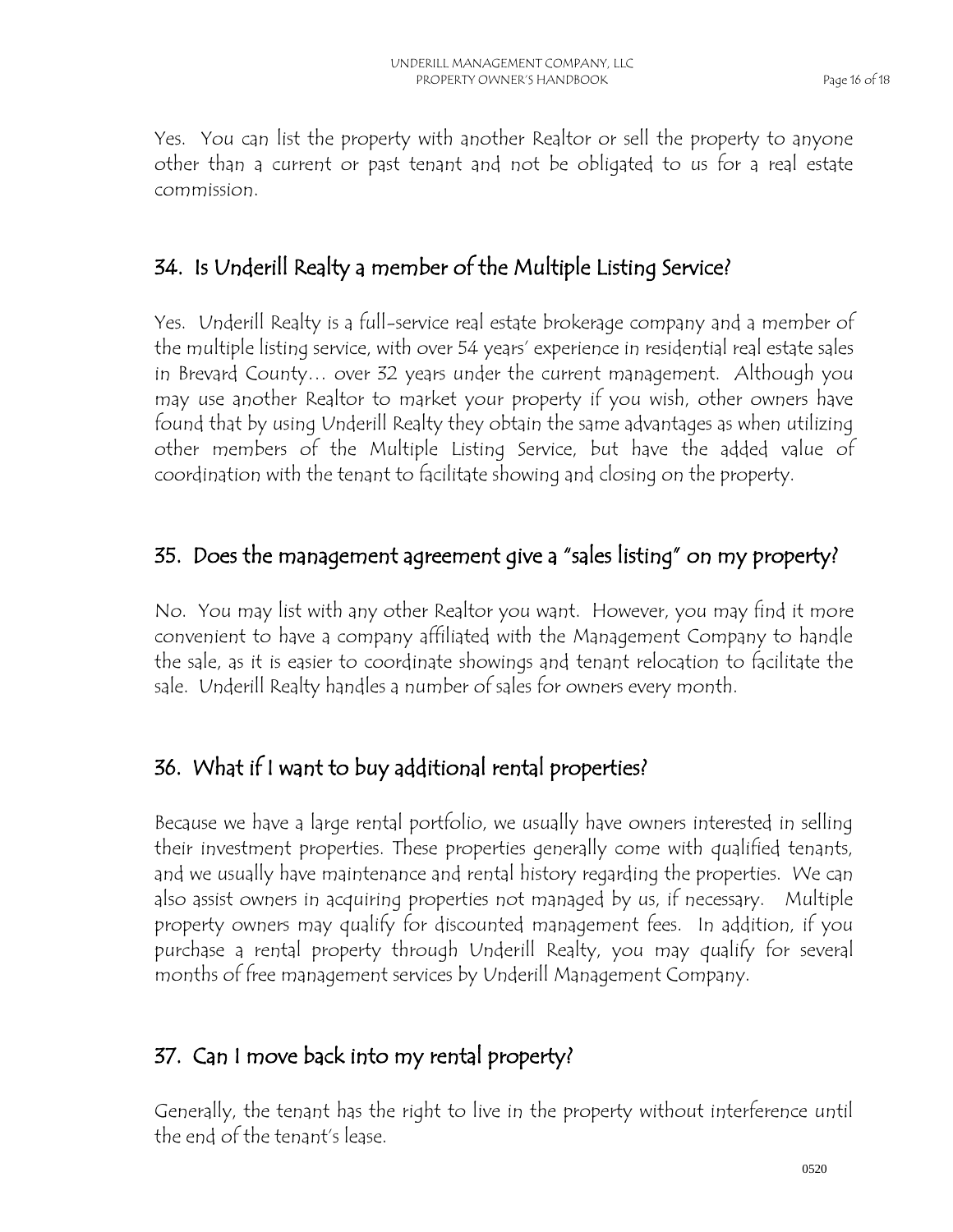## HOW TO CONTACT US

We believe that communication is an essential ingredient in the success of any management relationship. In today's business environment, no one can assume to know or read the mind of another, or to be certain of their goals and objectives. Therefore we have gone to great lengths to provide an opportunity for communication between our company and the owners we serve. This "Property Owner's Handbook" was created for the sole purpose of assisting you, the property owner, to have a better understanding as to who we are, what you can expect from our services and how to contact us in the event you have questions or concerns pertaining to your investment property.

As we have many owners located around the globe, we want to be able to provide a number of ways in which property owners can contact us at their convenience. We can be contacted as follows:

## 1. By telephone at: (321) 242-2224

 In order to be more efficient in routing calls, our phone is answered 24 hours a day, 7 days a week, 365 days a year by an automated attendant. Following the prompts will direct you to the individual most capable of responding to your needs. If you know your party's extension, you can enter it at any time and your call will be immediately directed to their desk.

#### 2. By voice mail:

Our voice mail system is active 24 hours a day, 7 days a week, 365 days a year. Call the office at the above referenced number. You will need to follow the prompts or enter your party's extension number. Leave your message when prompted. Our voice mail system is capable of handling messages of several minutes in length so please leave a detailed message. This will allow the property manager – or other party – the ability to quickly move forward in fulfilling your request or in gathering the necessary information to respond to your inquiry without wasting valuable time in trying to contact you to see how we can serve you. Please remember to leave any contacting method or number (i.e. email address, telephone number or fax number) you wish the party to utilize in responding to your call. Our managers and leasing agents spend a great deal of time outside of the office inspecting or showing